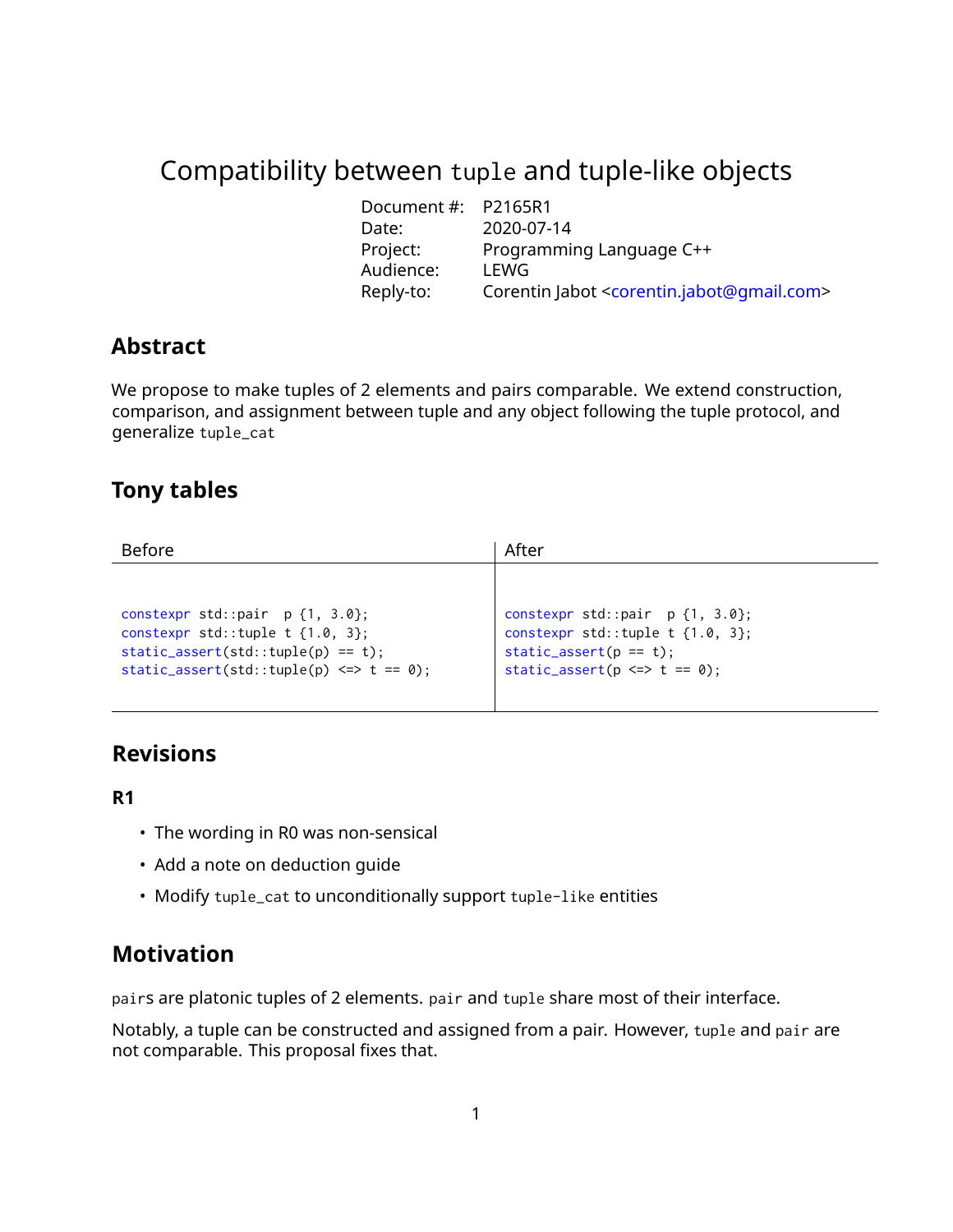This makes tuple more consistent (assignment and comparison usually form a pair, at least in regular-ish types), and makes the library ever so slightly less surprising.

Following that reasoning, we can extend support for these operations to any tuple-like object, aka objects following the tuple protocol.

# **Design**

We introduce an exposition only concept tuple-like which can then be used in the definition of tuples construction, comparison and assignment operators.

A type satisfies tuple-like if it implements the tuple protocol (std::get, std::tuple\_element, std::tuple\_size)

That same concept can be used in [ranges] to simplify the specification. pair is not modified as to not introduce dependencies between <pair> and <tuple>.

In comparisons, One of the 2 objects has to be a tuple, this is done so that comparison operators can be made hidden friends, and to avoid enormous overload sets.

We also make tuple\_cat support any tuple-like parameter. This is conditionally supported by implementations already (but may be restricted to pair and array, we generalize that).

## **Questions For LEWG**

Should tuple-like and pair-like be named concepts (as opposition to exposition only) ?

## **CTAD issues**

A previous version of this paper modified the deduction guides to using the tuple-like constructors for tuple-like objects.

But this would change the meaning of tuple  $\{array|$  array $\langle$ int, 2> $\{$ }. The current version does not add or modify deduction quides. As such, tuple {boost::tuple<int, int>{}} is deduced as std::tuple<boost::tuple<int, int>>

This is obviously not ideal, but, it is a pre-exising problem in  $C++20$ . tuple pair<int, int> is currently deduced to std:: tuple<int, int>, while other tuple-like objects T are deduced as std::tuple<T>, which may be surprising. This is the same problem that all deduction guides involving wrapper types, and may require a more comprehensive fix, for example:

```
tuple {pair, pair } // ok
tuple {pair} // ill-formed / deprecated
tuple {std::of_value, pair } // tuple<pair<foo, bar>>
tuple {std::of_elems, pair } // tuple<foo, bar>
```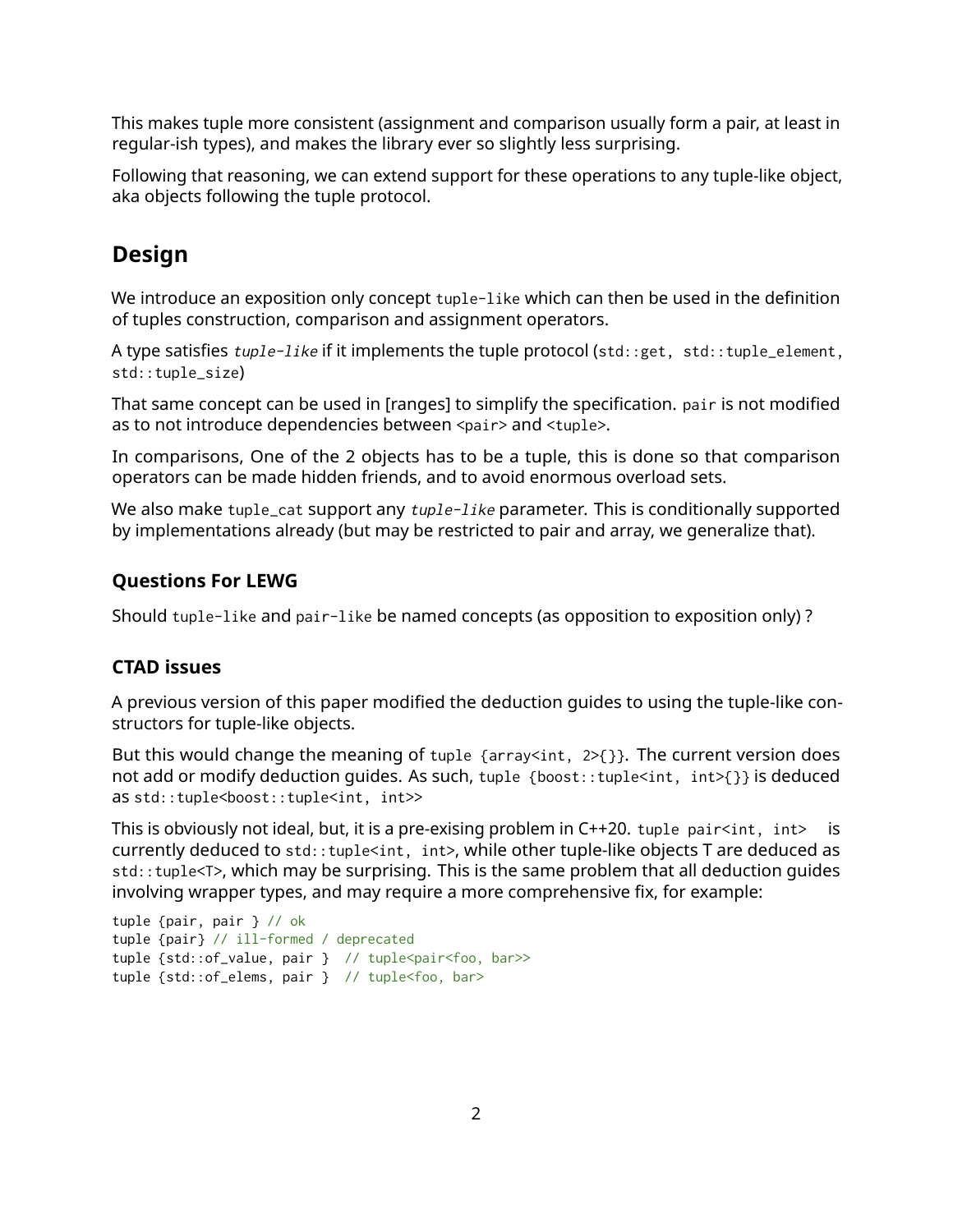## **Future work**

Tuple comparison operators are good candidates for hidden friends.

# **Wording**

**?**

## **Header <tuple> synopsis [tuple.syn]**

[...]

// **??**, tuple creation functions inline constexpr unspecified ignore; template<class... TTypes> constexpr tuple<unwrap\_ref\_decay\_t<TTypes>...> make\_tuple(TTypes&&...); template<class... TTypes> constexpr tuple<TTypes&&...> forward\_as\_tuple(TTypes&&...) noexcept; template<class... TTypes> constexpr tuple<TTypes&...> tie(TTypes&...) noexcept; template<class... Tuples> constexpr tuple<CTypes...> tuple\_cat(Tuples&&...); // **??**, calling a function with a tuple of arguments template<class F, class Tuple> constexpr decltype(auto) apply(F&& f, Tuple&& t); [...] template<class T, class... Types> constexpr const T& get(const tuple<Types...>& t) noexcept; template<class T, class... Types> constexpr const T&& get(const tuple<Types...>&& t) noexcept; template <typename T, std::size\_t N> // exposition only constexpr bool is\_tuple\_element = requires (T t) { typename tuple\_element\_t<N-1, remove\_const\_t<T>>; { get<N-1>(t) } -> convertible\_to<tuple\_element\_t<N-1, T>&>; } && is\_tuple\_element<T, N-1>; template <typename T> constexpr bool is\_tuple\_element<T, 0> = true; template <typename T> concept tuple-like // exposition only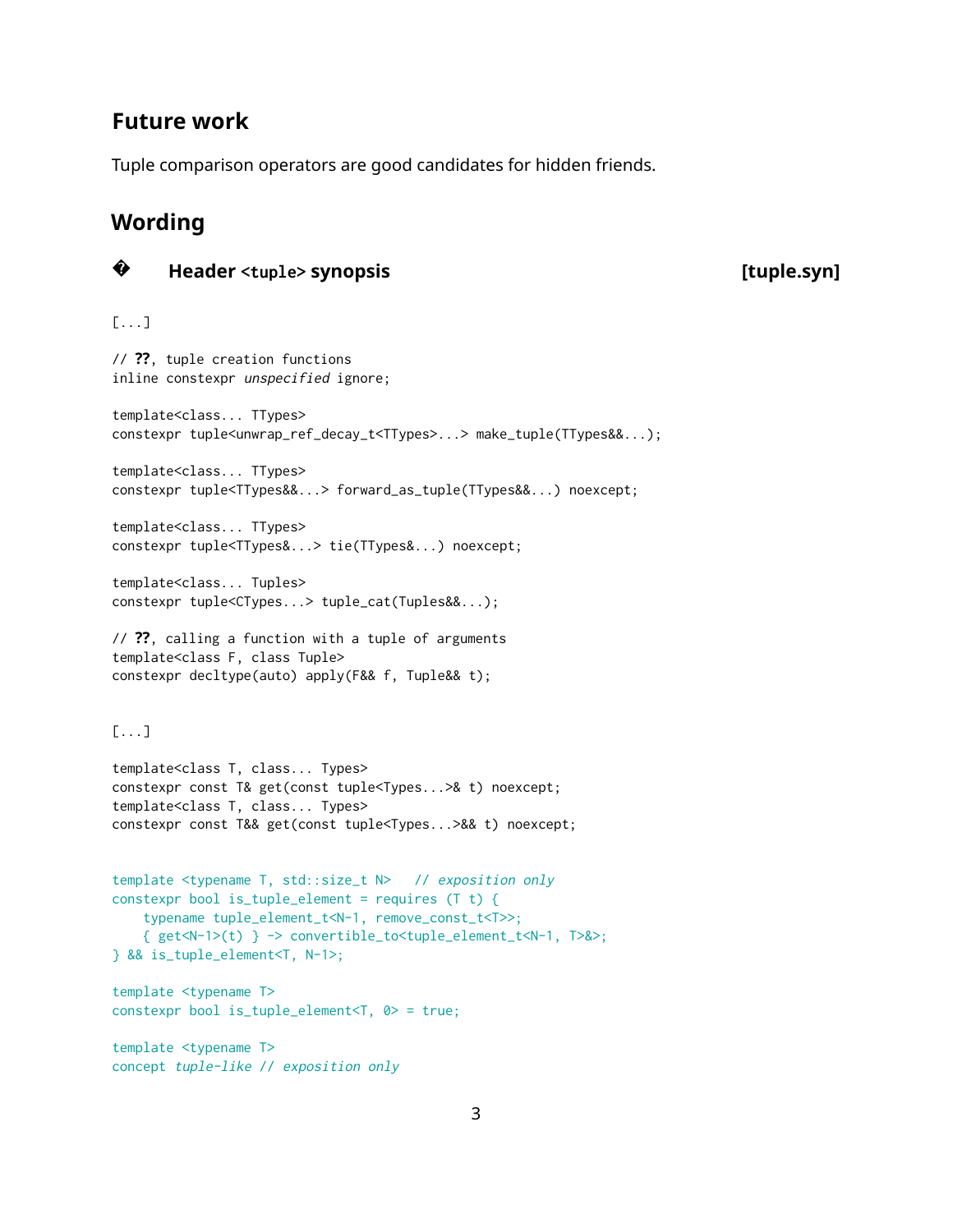```
= !is_reference_v<T> && requires {
    typename tuple_size<T>::type;
    same_as<decltype(tuple_size_v<T>), size_t>;
} && is_tuple_element<T, tuple_size_v<T>>;
template <typename T>
concept pair-like // exposition only
    = tuple-like < T > 88 std: tuple_size_v < T > = 2;// [tuple.rel], relational operators
template<class... TTypes, class... UTypes, template<typename...> typename T>
requires tuple-like<T<UTypes...>>
constexpr bool operator==(const tuple<TTypes...>&, const tuple T<UTypes...>&);
template<class... TTypes, class... UTypes, template<typename...> typename T>
requires tuple-like<T<UTypes...>>
constexpr common_comparison_category_t<synth-three-way-result<TTypes, UTypes>...>
operator<=>(const tuple<TTypes...>&, const tuple T<UTypes...>&);
// [tuple.traits], allocator-related traits
template<class... Types, class Alloc>
struct uses_allocator<tuple<Types...>, Alloc>;
}
namespace std {
template<class... Types>
class tuple {
    public:
    // ??, tuple construction
    constexpr explicit(see below) tuple();
    constexpr explicit(see below) tuple(const Types&...);
    // only if sizeof...(Types) > = 1template<class... UTypes>
    constexpr explicit(see below) tuple(UTypes&&...);
    // only if sizeof...(Types) >= 1
    tuple(const tuple&) = default;
    tuple(tuple&&) = default;
    template<class... UTypes, template<typename...> typename T>
    requires tuple-like<T<UTypes...>>
    constexpr explicit(see below) tuple(const tuple T<UTypes...>&);
    template<class... UTypes, template<typename...> typename T>
    requires tuple-like<T<UTypes...>>
    constexpr explicit(see below) tuple(tuple T<UTypes...>&&);
    template<class U1, class U2>
    constexpr explicit(see below)
    tuple(const pair<U1, U2>&); // only if sizeof...(Types) == 2
    template<class U1, class U2>
    constexpr explicit(see below)
    tuple(pair<01, U2>88); // only if sizeof...(Types) == 2
```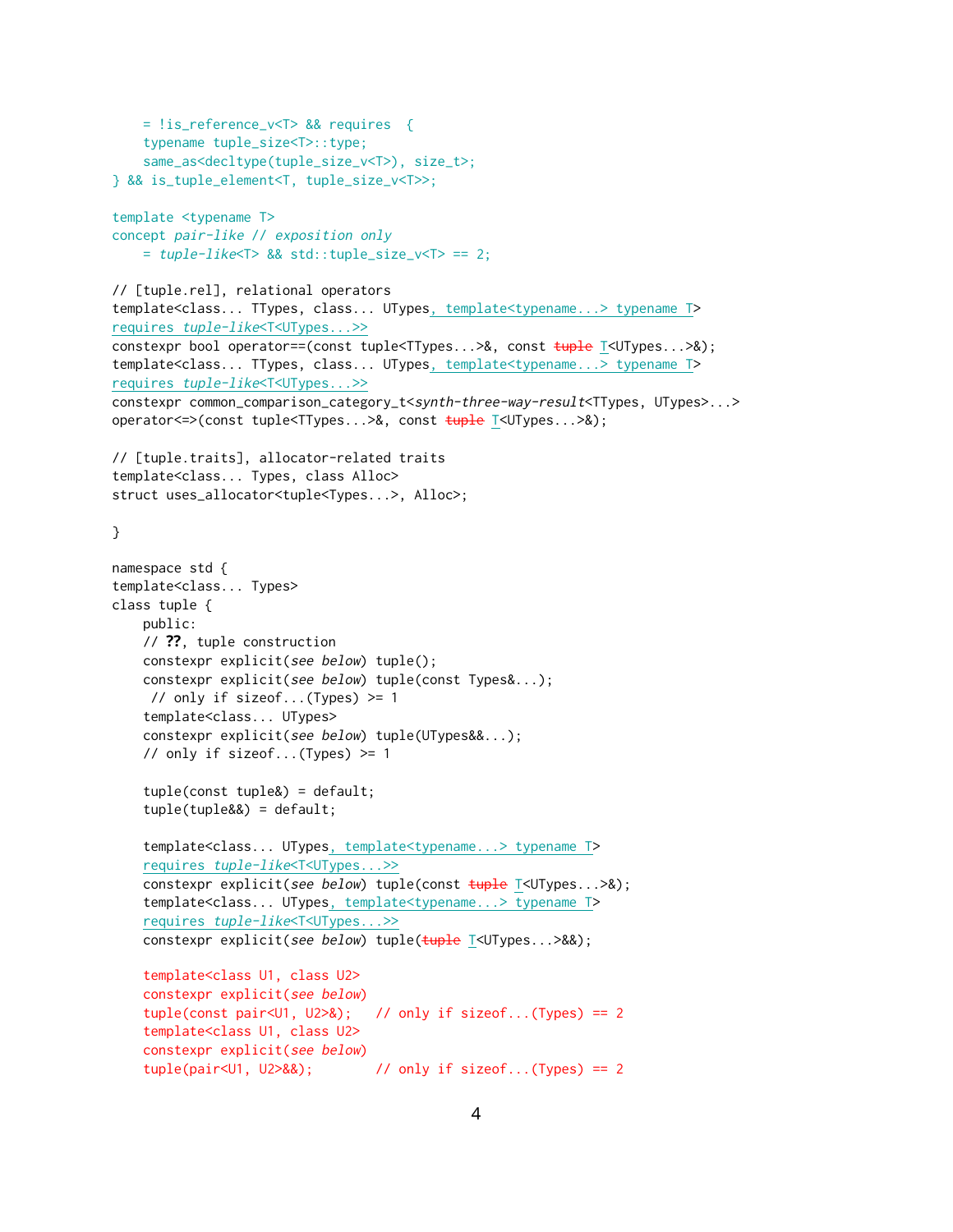```
// allocator-extended constructors
template<class Alloc>
constexpr explicit(see below)
tuple(allocator_arg_t, const Alloc& a);
template<class Alloc>
constexpr explicit(see below)
tuple(allocator_arg_t, const Alloc& a, const Types&...);
template<class Alloc, class... UTypes>
constexpr explicit(see below)
tuple(allocator_arg_t, const Alloc& a, UTypes&&...);
template<class Alloc>
constexpr tuple(allocator_arg_t, const Alloc& a, const tuple&);
template<class Alloc>
constexpr tuple(allocator_arg_t, const Alloc& a, tuple&&);
template<class Alloc, class... UTypes, template<typename...> typename T>
requires tuple-like<T<UTypes...>>
constexpr explicit(see below)
tuple(allocator_arg_t, const Alloc& a, const tuple T<UTypes...>&);
template<class Alloc, class... UTypes, template<typename...> typename T>
requires tuple-like<T<UTypes...>>
constexpr explicit(see below)
tuple(allocator_arg_t, const Alloc& a, tuple T<UTypes...>&&);
template<class Alloc, class U1, class U2>
constexpr explicit(see below)
tuple(allocator_arg_t, const Alloc& a, const pair<U1, U2>&);
template<class Alloc, class U1, class U2>
constexpr explicit(see below)
tuple(allocator_arg_t, const Alloc& a, pair<U1, U2>&&);
// ??, tuple assignment
constexpr tuple& operator=(const tuple&);
constexpr tuple& operator=(tuple&&) noexcept(see below);
template<class... UTypes, template<typename...> typename T>
requires tuple-like<T<UTypes...>>
constexpr tuple& operator=(const tuple T<UTypes...>&);
template<class... UTypes, template<typename...> typename T>
requires tuple-like<T<UTypes...>>
constexpr tuple& operator=(tuple T<UTypes...>&&);
template<class U1, class U2>
constexpr tuple& operator=(const pair<U1, U2>&);
// only if sizeof...(Types) == 2
template<class U1, class U2>
```

```
constexpr tuple& operator=(pair<U1, U2>&&);
// only if sizeof...(Types) == 2
```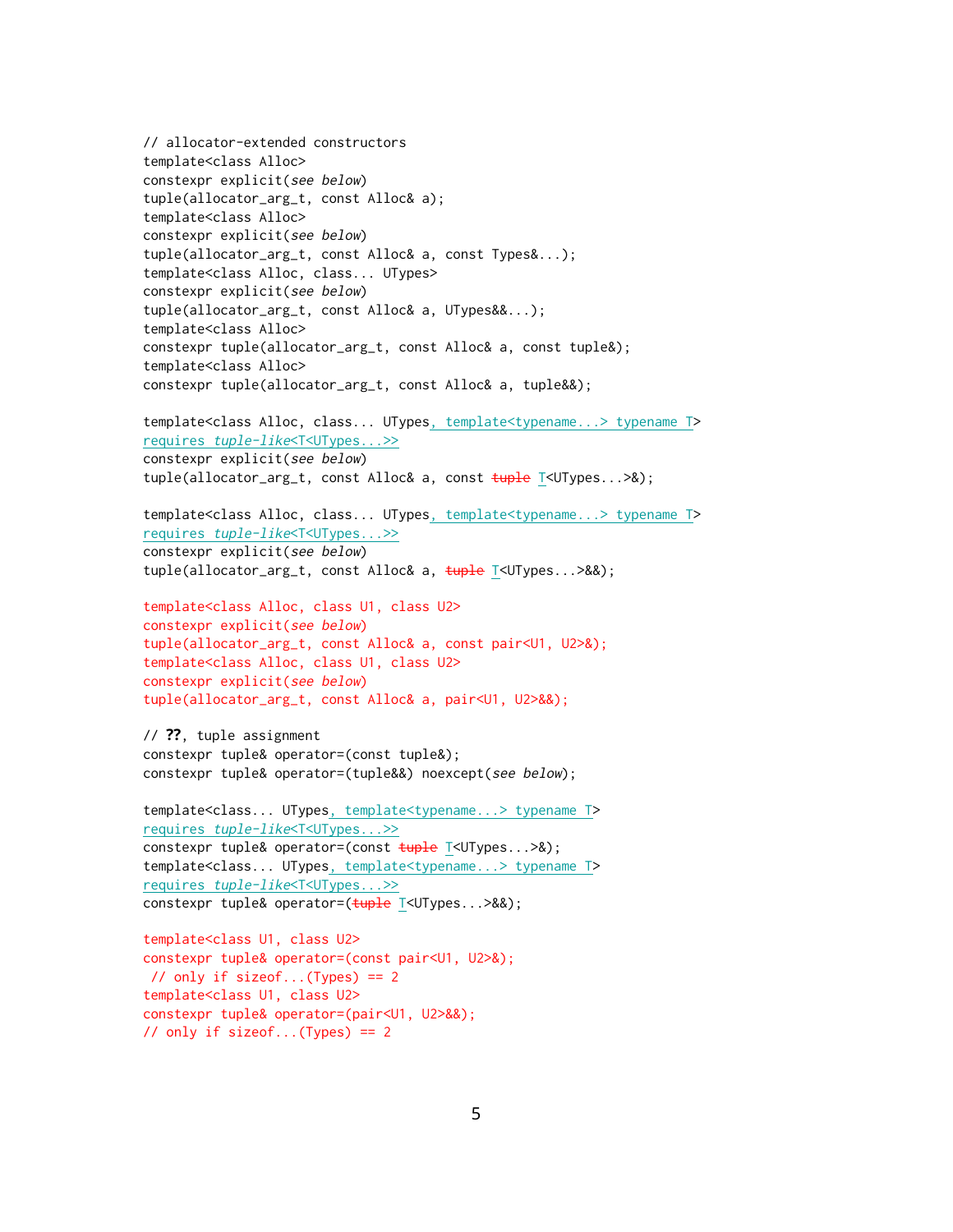```
// ??, tuple swap
constexpr void swap(tuple&) noexcept(see below);
```
};

#### **? Construction [tuple.cnstr]**

### [...]

```
template<class... UTypes, template<typename...> typename T>
requires tuple-like<T<UTypes...>>
constexpr explicit(see below) tuple(const \frac{1}{2} tuple \frac{1}{2} \frac{1}{2} \frac{1}{2} \frac{1}{2} \frac{1}{2} \frac{1}{2} \frac{1}{2} \frac{1}{2} \frac{1}{2} \frac{1}{2} \frac{1}{2} \frac{1}{2} \frac{1}{2} \frac{1}{2} \frac{1}{2} \frac{1}{2} \frac{
```
#### *Constraints:*

- sizeof...(Types) equals sizeof...(UTypes) and
- is\_constructible\_v<T*i*, const U*i*&> is true for all *i*, and
- either sizeof...(Types) is not 1, or (when Types... expands to T and UTypes... expands to U) is\_convertible\_v<const tuple<U>&, T>, is\_constructible\_v<T, const tuple<U>&>, and is\_same\_v<T, U> are all false.

*Effects:* Initializes each element of \*this with the corresponding element of u.

*Remarks:* The expression inside explicit is equivalent to:

!conjunction\_v<is\_convertible<const UTypes&, Types>...>

template<class... UTypes, template<typename...> typename T> requires tuple-like<T<UTypes...>> constexpr explicit(see below) tuple(tuple T<UTypes...>&& u);

### *Constraints:*

- sizeof...(Types) equals sizeof...(UTypes), and
- is\_constructible\_ $v < T_i$ ,  $U_i > i$  is true for all *i*, and
- either sizeof...(Types) is not 1, or (when Types... expands to T and UTypes... expands to U) is\_convertible\_v<tuple<U>, T>, is\_constructible\_v<T, tuple<U>>, and is\_same\_v<T, U> are all false.

*Effects:* For all *i*, initializes the  $i^{\text{th}}$  element of  $\star$ this with std::forward<U $_i$ >(get< $i$ >(u)).

*Remarks:* The expression inside explicit is equivalent to:

!conjunction\_v<is\_convertible<UTypes, Types>...>

template<class U1, class U2> constexpr explicit(see below) tuple(const pair<U1, U2>& u);

*Constraints:*

• sizeof...(Types) is 2,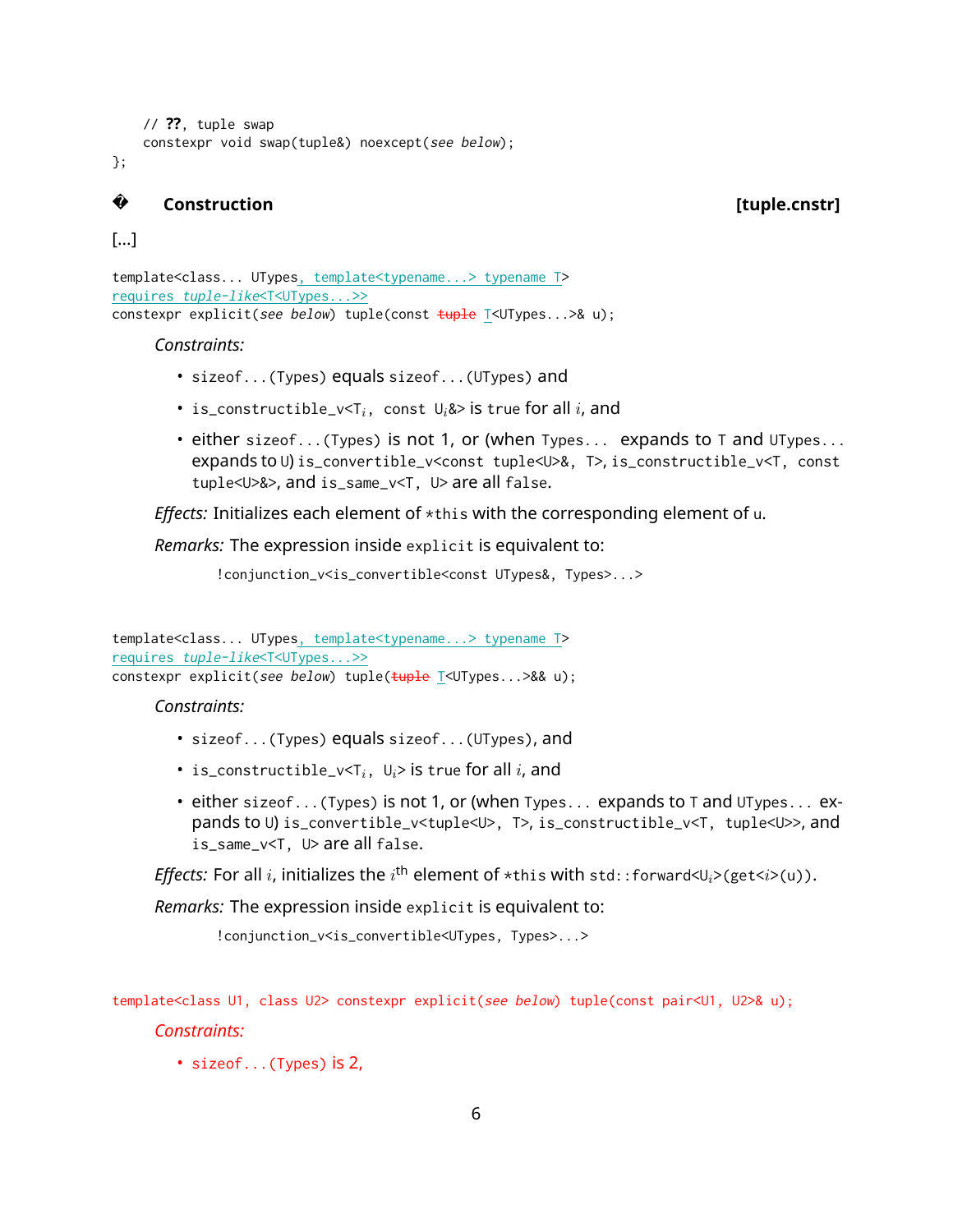- is\_constructible\_ $v < T_0$ , const U1&> is true, and
- is\_constructible\_ $v < T_1$ , const U2& $>$  is true.

*Effects:* Initializes the first element with u.first and the second element with u.second. The expression inside explicit is equivalent to:

```
!is_convertible_v<const U1&, T_0> || !is_convertible_v<const U2&, T_1>
```
template<class U1, class U2> constexpr explicit(see below) tuple(pair<U1, U2>&& u);

*Constraints:*

- sizeof...(Types) is 2,
- is\_constructible\_ $v < T_0$ , U1> is true, and
- is\_constructible\_ $v < T_1$ , U2> is true.

*Effects:* Initializes the first element with std::forward<U1>(u.first) and the second element with std::forward<U2>(u.second).

The expression inside explicit is equivalent to:

```
!is_convertible_v<U1, T_0> || !is_convertible_v<U2, T_1>
```

```
template<class Alloc>
constexpr explicit(see below)
tuple(allocator_arg_t, const Alloc& a);
template<class Alloc>
constexpr explicit(see below)
tuple(allocator_arg_t, const Alloc& a, const Types&...);
template<class Alloc, class... UTypes>
constexpr explicit(see below)
tuple(allocator_arg_t, const Alloc& a, UTypes&&...);
template<class Alloc>
constexpr tuple(allocator_arg_t, const Alloc& a, const tuple&);
template<class Alloc>
constexpr tuple(allocator_arg_t, const Alloc& a, tuple&&);
template<class Alloc, class... UTypes, template<typename...> typename T>
requires tuple-like<T<UTypes...>>
constexpr explicit(see below)
tuple(allocator_arg_t, const Alloc& a, const tuple T<UTypes...>&);
template<class Alloc, class... UTypes, template<typename...> typename T>
requires tuple-like<T<UTypes...>>
constexpr explicit(see below)
tuple(allocator_arg_t, const Alloc& a, tuple T<UTypes...>&&);
template<class Alloc, class U1, class U2>
constexpr explicit(see below)
tuple(allocator_arg_t, const Alloc& a, const pair<U1, U2>&);
```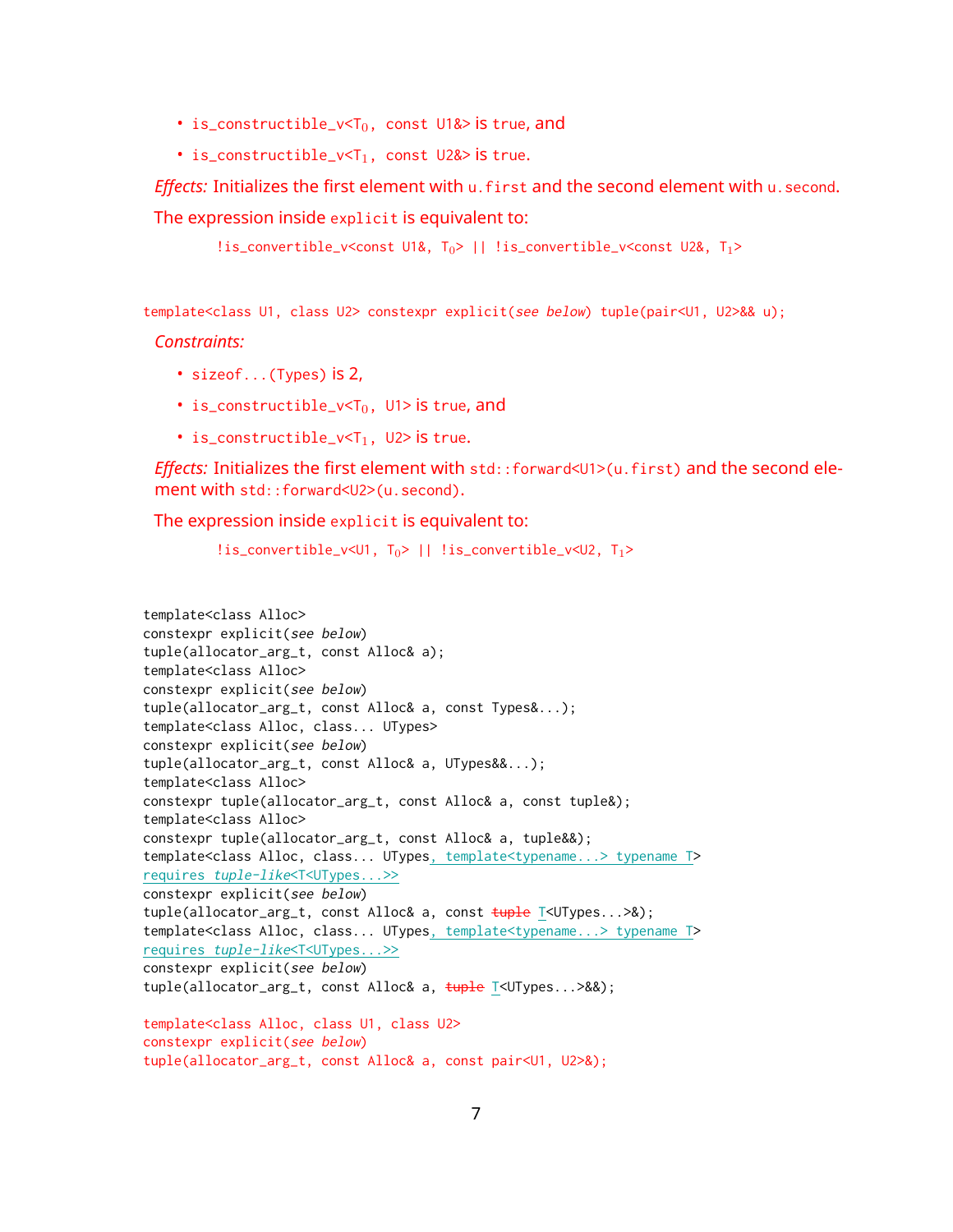```
template<class Alloc, class U1, class U2>
constexpr explicit(see below)
tuple(allocator_arg_t, const Alloc& a, pair<U1, U2>&&);
```
*Expects:* Alloc meets the *Cpp17Allocator* requirements ().

*Effects:* Equivalent to the preceding constructors except that each element is constructed with uses-allocator construction.

#### **? Assignment [tuple.assign]**

For each tuple assignment operator, an exception is thrown only if the assignment of one of the types in Types throws an exception. In the function descriptions that follow, let *i* be in the range [0,sizeof $\ldots$ (Types)) in order, T $_i$  be the  $i^{\sf th}$  type in Types, and U $_i$  be the  $i^{\sf th}$  type in a template parameter pack named UTypes, where indexing is zero-based.

```
constexpr tuple& operator=(const tuple& u);
```
*Effects:* Assigns each element of u to the corresponding element of \*this.

*Remarks:* This operator is defined as deleted unless is\_copy\_assignable\_v<T*i*> is true for all *i*.

*Returns:* \*this.

```
constexpr tuple& operator=(tuple&& u) noexcept(see below);
```
*Constraints:* is\_move\_assignable\_v<T*i*> is true for all *i*.

*Effects:* For all *i*, assigns std::forward<T*i*>(get<*i*>(u)) to get<*i*>(\*this).

*Remarks:* The expression inside noexcept is equivalent to the logical AND of the following expressions:

is\_nothrow\_move\_assignable\_v<T*i*>

where  $\boldsymbol{\mathrm{\tau}}_i$  is the  $i^{\text{th}}$  type in Types.

*Returns:* \*this.

```
template<class... UTypes, template<typename...> typename T>
requires tuple-like<T<UTypes...>>
constexpr tuple& operator=(const tuple T<UTypes... > & u);
```
*Constraints:*

- sizeof...(Types) equals sizeof...(UTypes) and
- is\_assignable\_v<T*i*&, const U*i*&> is true for all *i*.

*Effects:* Assigns each element of u to the corresponding element of \*this. *Returns:* \*this.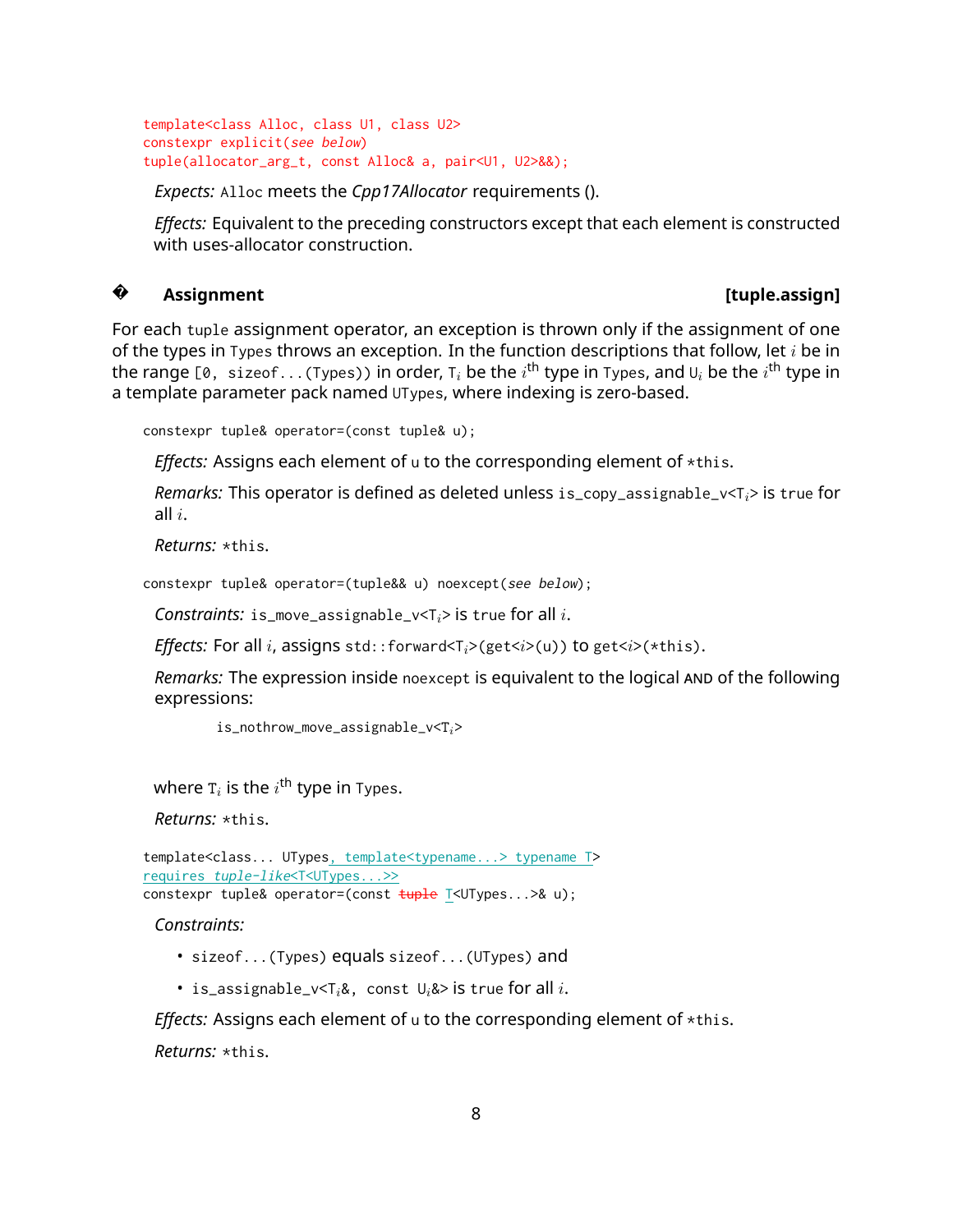template<class... UTypes, template<typename...> typename T> requires tuple-like<T<UTypes...>> constexpr tuple& operator=(tuple T<UTypes...>&& u);

*Constraints:*

- sizeof...(Types) equals sizeof...(UTypes) and
- is\_assignable\_v<T*i*&, U*i*> is true for all *i*.

*Effects:* For all *i*, assigns std::forward< $U_i$ >(get<*i*>( $i$ )) to get<*i*>( $\star$ this).

*Returns:* \*this.

template<class U1, class U2> constexpr tuple& operator=(const pair<U1, U2>& u);

*Constraints:*

- sizeof...(Types) is 2 and
- is\_assignable\_v< $T_0$ &, const U1& $>$  is true, and
- is\_assignable\_ $v < T_1\&0$ , const U2& $>$  is true.

*Effects: Assigns u.first to the first element of \*this and u.second to the second element* of \*this.

*Returns:* \*this.

template<class U1, class U2> constexpr tuple& operator=(pair<U1, U2>&& u);

*Constraints:*

- sizeof...(Types) is 2 and
- is\_assignable\_v< $T_0$ &, U1> is true, and
- is\_assignable\_ $v < T_1 &$ , U2> is true.

*Effects: Assigns std::forward<U1>(u.first) to the first element of \*this and* std::forward<U2>(u.second) to the second element of \*this.

*Returns:* \*this.

#### **?Tuple creation functions and intervals are at the creation of the creation**

template<class... Tuples> requires (tuple-like<std::remove\_reference\_t<Tuples>>&&...) constexpr tuple<CTypes...> tuple\_cat(Tuples&&... tpls);

In the following paragraphs, let T $_i$  be the  $i^{\sf th}$  type in Tuples, U $_i$  be remove\_reference\_t<T $_i$ >, and  $\bm{{\mathsf{tp}}}_i$  be the  $i^{\bm{\mathsf{th}}}$  parameter in the function parameter pack  $\bm{{\mathsf{tp}}}$ ls, where all indexing is zero-based.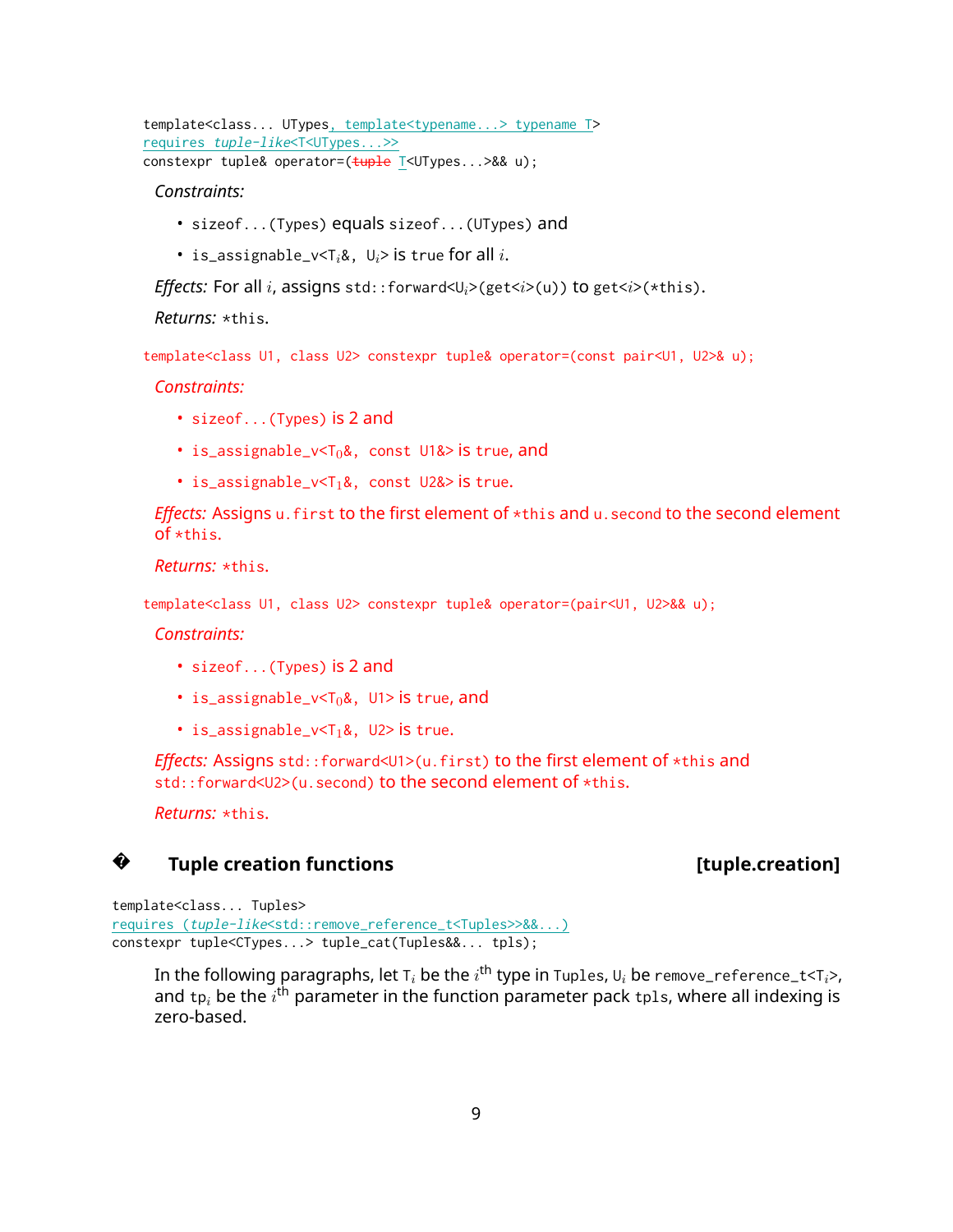*Expects:* For all  $i$ ,  $\mathsf{U}_i$  is the type  $c\mathsf{v}_i$  tuple<Args $_i\ldots$ >, where  $c\mathsf{v}_i$  is the (possibly empty)  $i^{\mathsf{th}}$  $\boldsymbol{c}$ v-q*ualifier-seq* and  $\text{A}$ rgs $_i$  is the template parameter pack representing the element types in  $\mathsf{U}_i.$  Let  $\mathsf{A}_{ik}$  be the  $k^\mathsf{th}$  type in  $\mathsf{A} \text{rgs}_i.$  For all  $\mathsf{A}_{ik}$  the following requirements are met:

- If T*<sup>i</sup>* is deduced as an lvalue reference type, then is\_constructible\_v<A*ik*, cv*<sup>i</sup>* A*ik*&> == true, otherwise
- is\_constructible\_ $v \le A_{ik}$ ,  $cv_i A_{ik}$ & $\ge$  == true.

*Remarks:* The types in CTypes are equal to the ordered sequence of the extended types Args<sub>0</sub>..., Args<sub>1</sub>..., ..., Args<sub>n−1</sub>..., where *n* is equal to sizeof...(Tuples). Let e<sub>i</sub>... be the  $i^{\text{th}}$  ordered sequence of tuple elements of the resulting tup1e object corresponding to the type sequence  $\texttt{Args}_i$ .

 $\bm{\mathit{Returns:}}~\bm{\mathsf{A}}~\text{tuple}~\bm{\mathsf{object}}~\text{constructed}~\bm{\mathsf{by}}~\text{initializing}~\text{the}~k_i^{\bm{\mathsf{th}}}~\text{type}~\text{element}~\bm{\mathsf{e}}_{ik}~\text{in}~\bm{\mathsf{e}}_i\ldots~\text{with}$ 

get<*ki*>(std::forward<T*i*>(tp*i*))

for each valid  $k_i$  and each group  $\mathsf{e}_i$  in order.

[ *Note:* An implementation may support additional types in the template parameter pack Tuples that support the tuple-like protocol, such as pair and array. *— end note* ]

## **?**

### **Relational operators and the contract of the contract of the contract of the contract of the contract of the contract of the contract of the contract of the contract of the contract of the contract of the contract of th**

template<class... TTypes, class... UTypes, template<typename...> typename T> requires tuple-like<T<UTypes...>>

```
constexpr bool operator==(const tuple<TTypes...>& t, tuple T<UTypes...>& u);
```
*Mandates:* For all i, where  $0 \le i \le$  sizeof...(TTypes), get $\langle i \rangle$  == get $\langle i \rangle$ (u) is a valid expression returning a type that is convertible to bool. sizeof...(TTypes) equals sizeof...(UTypes).

*Returns:* true if get $\langle t \rangle$  == get $\langle i \rangle$  for all i, otherwise false. For any two zero-length tuples e and  $f$ ,  $e == f$  returns true.

*Effects:* The elementary comparisons are performed in order from the zeroth index upwards. No comparisons or element accesses are performed after the first equality comparison that evaluates to false.

```
template<class... TTypes, class... UTypes, template<typename...> typename T>
requires tuple-like<T<UTypes...>>
constexpr common_comparison_category_t<synth-three-way-result<TTypes, UTypes>...>
operator <= > (const tuple<TTypes... > & t, const \frac{t}{t}uple T<UTypes... > & u);
```
*Effects:* Performs a lexicographical comparison between t and u. For any two zero-length tuples t and u, t <=> u returns strong\_ordering::equal. Otherwise, equivalent to:

```
if (auto c = synth-three-way(get<0>(t), get<0>(u)); c != 0) return c;return t_{tail} \leq > u_{tail};
```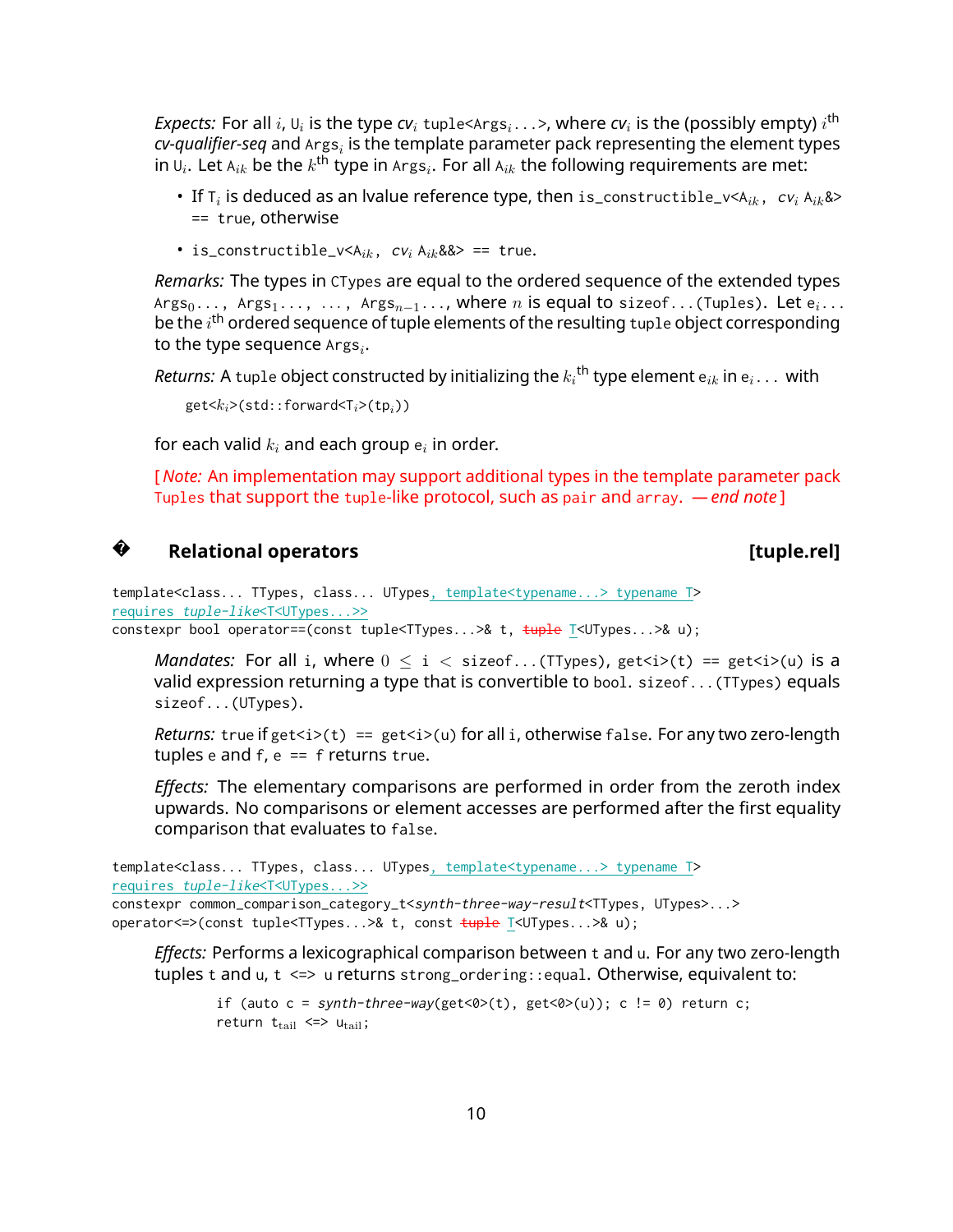where  $r_{tail}$  for some tuple r is a tuple containing all but the first element of r.

[*Note:* The above definition does not require  $t<sub>tail</sub>$  (or  $u<sub>tail</sub>$ ) to be constructed. It may not even be possible, as t and u are not required to be copy constructible. Also, all comparison functions are short circuited; they do not perform element accesses beyond what is required to determine the result of the comparison. *— end note* ]

#### **?Range utilities and all controls and respectively.** [range.utility]

#### **?Sub-ranges [range.subrange]**

The subrange class template combines together an iterator and a sentinel into a single object that models the view concept. Additionally, it models the sized\_range concept when the final template parameter is subrange\_kind::sized.

```
namespace std::ranges {
    template<class From, class To>
    concept convertible-to-non-slicing = // exposition only
    convertible_to<From, To> &&
    !(is_pointer_v<decay_t<From>> &&
    is_pointer_v<decay_t<To>> &&
    not-same-as<remove_pointer_t<decay_t<From>>, remove_pointer_t<decay_t<To>>>);
    template<class T>
    concept pair-like = // exposition only
    !is_reference_v<T> && requires(T t) {
        typename tuple_size<T>::type; // ensures tuple_size<T> is complete
        requires derived_from<tuple_size<T>, integral_constant<size_t, 2>>;
        typename tuple_element_t<0, remove_const_t<T>>;
        typename tuple_element_t<1, remove_const_t<T>>;
        { get<0>(t) } -> convertible_to<const tuple_element_t<0, T>&>;
       { get<1>(t) } -> convertible_to<const tuple_element_t<1, T>&>;
    };
    template<class T, class U, class V>
    concept pair-like-convertible-from = // exposition only
    !range<T> && pair-like<T> &&
    constructible_from<T, U, V> &&
    convertible-to-non-slicing<U, tuple_element_t<0, T>> &&
    convertible_to<V, tuple_element_t<1, T>>;
?Elements view Elements is a set of the set of the set of the set of the set of the set of the set of the set of the set of the set of the set of the set of the set of the set of the set of the set of the set of the set o
?
      Class template elements_view [range.elements.view]
namespace std::ranges {
    template<class T, size_t N>
    concept has-tuple-element = // exposition only
```